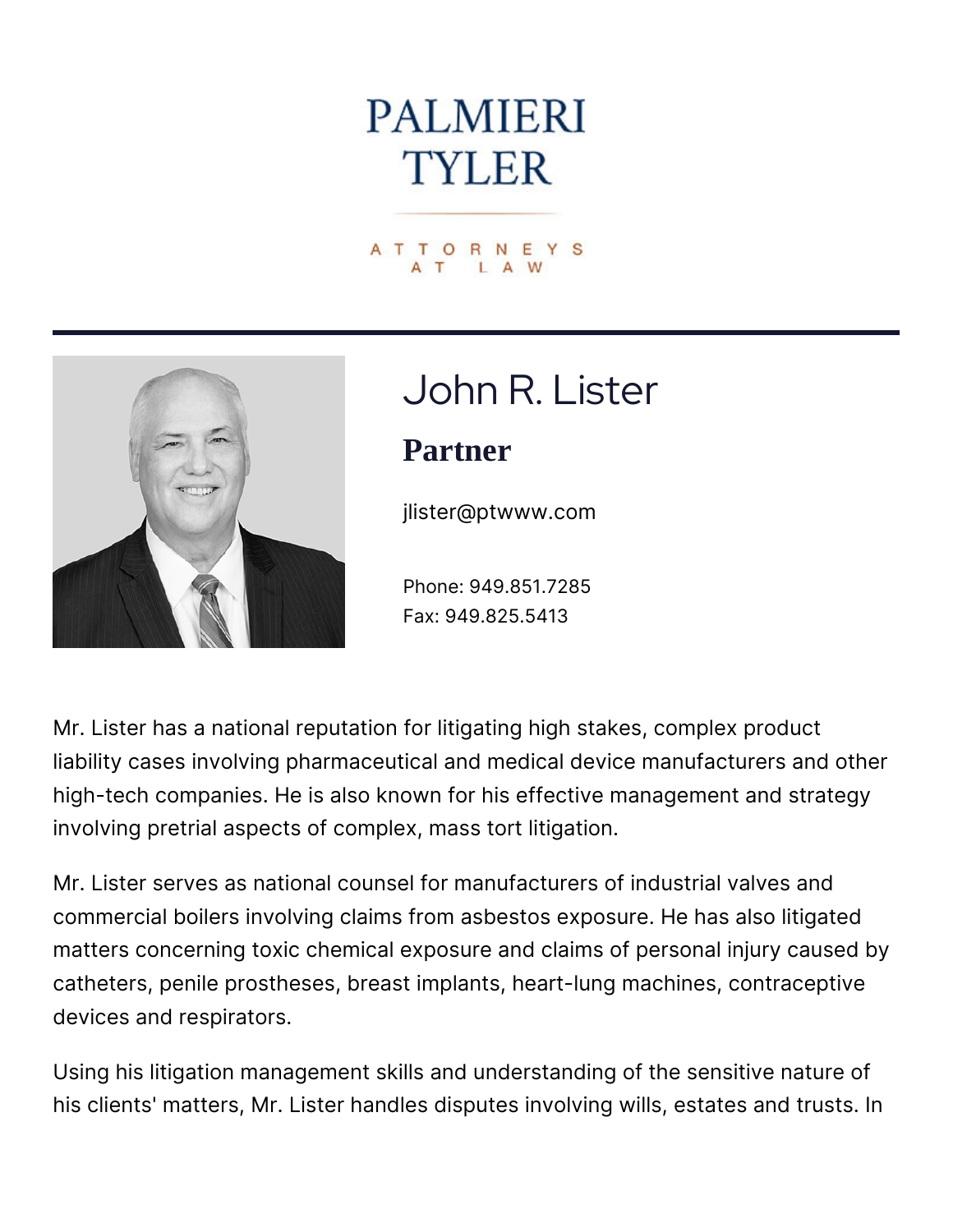this role, he defends trustees and executors in cases challenging the administration of trusts and estates, and represents beneficiaries claiming an executor acted improperly in the handling of an estate.

#### **Court Admissions**

- State of California
- U.S. District Court, Central District of California
- U.S. District Court, Eastern District of California
- U.S. District Court, Northern District of California

# **Professional Memberships and Activities**

- State Bar of California
- **American Bar Association**
- Orange County Bar Association
- Defense Research Institute

# **Published Decisions**

- Davis v. Shiley, Inc., 64 Cal.App.4th 1257 (1998)
- Ministry of Health, Province of Ontario, Canada v. Shiley Incorporated, 858 F.Supp. 1426 (1994)
- Doherty v. Aventis Pastuer, 2002 U.S. Dist. Lexis 9596
- Vestal v. Shiley Inc., 1998 U.S. Dist. Lexis 21566
- Vestal v. Shiley Inc., 1997 U.S. Dist. Lexis 23329

# **Community Involvement**

- 4H Leader, Yorba Linda Youth Horse Project
- Volunteer, Wings of Angels Program

# **Representative Matters**